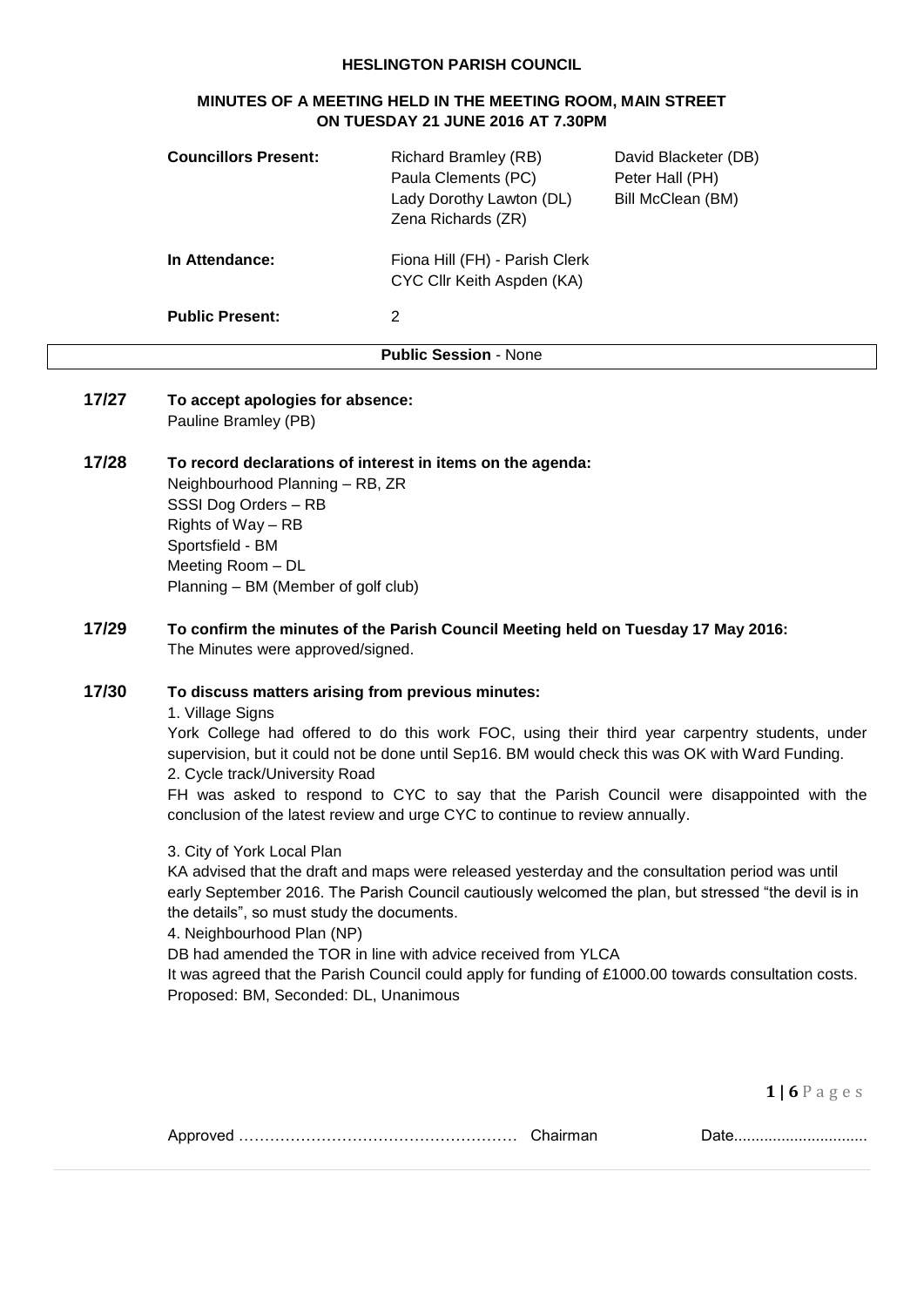## 5. Article 4 (2) Direction

Nick Allen had met with Guy Hanson, CYC in late April 2016 and agreed the strategy. This would be to basically restrict the Article 4 Direction to the frontages of Main street, and possibly Main Street West, and to specify our concerns e.g. UPVC windows and doors, inappropriate material etc, and other aspects of the unlisted buildings that might adversely affect the character of Main Street. Mr Hanson had advised to concentrate on the areas of greatest quality and consistency rather than a blanket approach, and so be specific i.e. don't leave room for doubt. Mr Allen hopes to progress this during July.

6. CYC Community Governance Review NTR 7. Parish Council Vacancy NTR

# **17/31 To Discuss, if necessary, long-standing matters:**

1. Appearance of village

The grass had been cut, but the cut grass was not cleared away. FH was asked to contact Community Payback to see if they cut/cleared away grass. DB would obtain quotes from local contractors for one-off grass cuts

DB reported that work was underway on the 3<sup>rd</sup> bench, but may take longer than first thought. DB would visit the contractor and it was unanimously agreed that he was authorised to offer up to £150.00 more if necessary, but he was very hopeful this would not be necessary.

1.1 Litter/Dog Bins

The bin was not in place, so KA would chase up

1.2 The Lodge Residential Home – Parking/Obstruction

PB/DB would visit the home

1.3 Tree Guards on 4 young trees on grass between Little Hall and Meeting Room

It was unanimously agreed that RB/DB would removed

- 2. Rights of way -NTR
- 3. SSSI Dog Orders

Cllrs reported dogs running wild on The Tilmire, FH was asked to contact the CYC Dog Warden

- 4. Highway Matters NTR
- 5. Major Events Yorkshire Marathon/Tour de Yorkshire NTR
- 6. University of York NTR
- 7. HMOs NTR
- 8. Elvington NTR
- 9. Communication Website/Newsletter/Broadband/Notice board NTR

## **17/32 To receive any matters raised by members of public:**

- Audibility in the meeting room continues to be a problem, so a re-arrangement of the seating plan was trialled.
- Long term parking in the limited spaces along Main Street was highlighted as an inconvenience to those trying to visit banks/shops for short periods. This was discussed at length, but until CYC agreed to reduce the maximum time from 12 hours, there was nothing that could be done.

|--|--|--|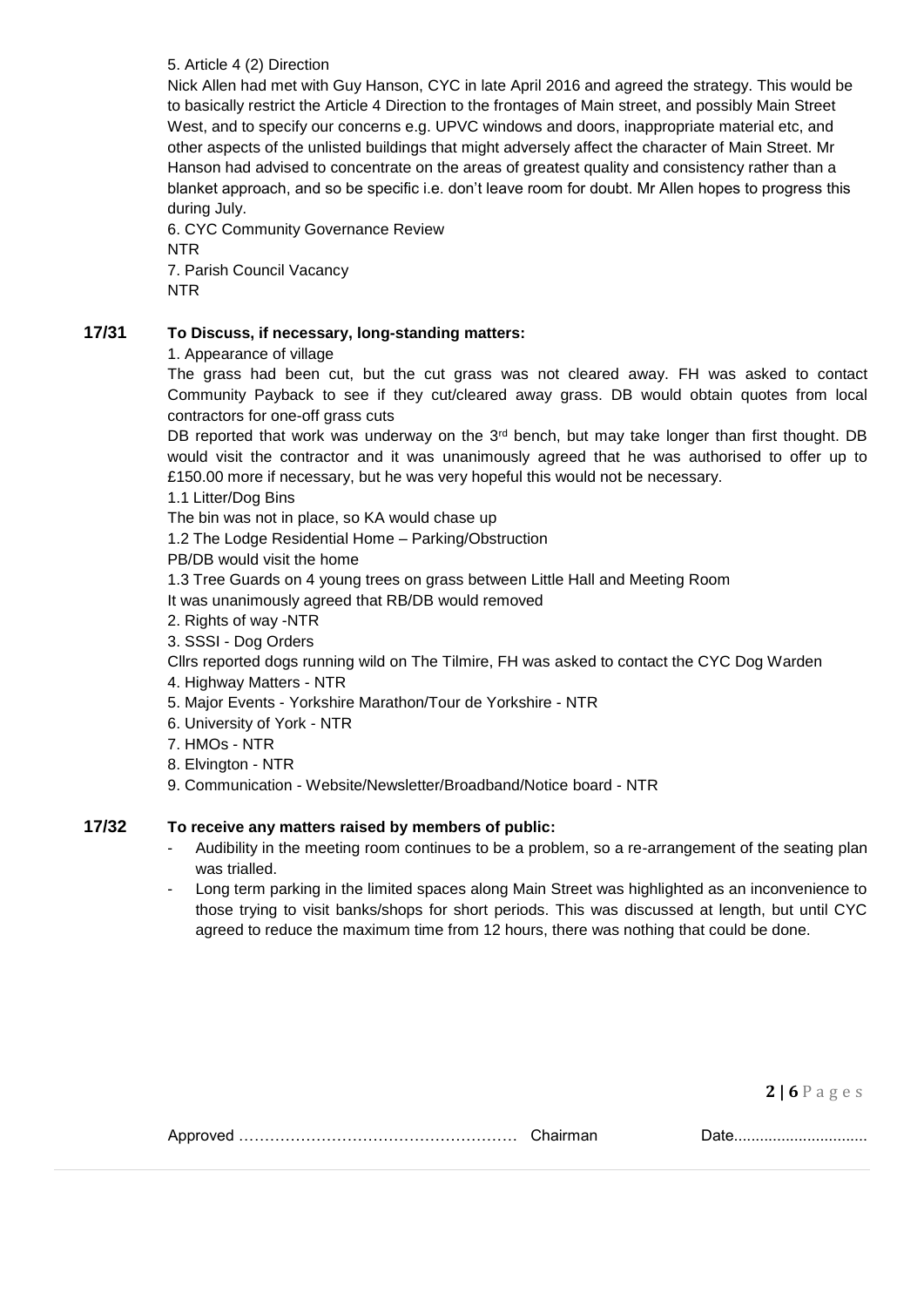# **17/33 To report and make relevant recommendations on new planning applications:**

Letter A:We support the application

Letter B:We have no objections

Letter C:We do not object but wish to make comments or seek safeguards as set out overleaf Letter D:We object on the planning grounds set out overleaf

The Parish Council discussed these planning applications and FH was asked to respond as follows:

- 1. 16/01150/FUL Gamekeepers Cottage, 6 School Lane
	- Letter B No Objection
- 2. 16/01322/FUL Deramore Arms Letter C – There should be no access to the bear garden after 11.00 p.m. and the 4 heat lamps, which are environmentally unfriendly, should not be used. Proposed: DB, Seconded: DL, Unanimous
- 3. 16/1386/FUL Fulford Golf Course Letter B – No Objection

#### **17/34 To report planning decisions by City of York Council:** None

# **17/35 To receive reports from representatives of following outside bodies:**

1. Ward Councillors -

KA urged organisations to submit Ward grant bids, as the first deadline was 30 June and the there was a rolling programme.

2. North Yorkshire Police - report cover period 11th May – 14th June 2016

Anti Social Behaviour - 3 x reports of student noise in the area around main street, this was brought up at the "Good Neighbours" meeting with the University Vice Chancellor on the 13th June

Suspicious Circumstances - 2 x reports of suspicious behaviour, officers attend but nothing of note. Crimes - 1 x Fraud

Roads - 10th June at 03:30hrs minor Road Traffic Collision on University road, car Vs. cyclist, all ok no serious injuries

University Crimes - 4 x Crime "Thefts", 3 x Crime "Sexual"

3. Heslington East Community Forum

FH was asked to enquire if the Parish Council would be given the opportunity to comment on updates to the Heslington East Master Plan 2014 discussed at this meeting.

4. Good Neighbours Forum

PH reported that discussion took place on topics as follows – Previous Minute Amendments, Noise, Parking, University Road and Festival of ideas

5. Ouse and Derwent Drainage Board

RB reported that there was a meeting last week, but nothing about this parish

6. Sports Field

BM reported that the area was in good order, the university was doing a good job grass cutting, the zip wire was w.i.p. and the family barbeque would take place at 3.30 p.m. on Sun03Jul16.

7. York Environment Forum

DL reported that there was a meeting last week, but nothing discussed relevant to the parish, but the Local Plan would be discussed at the August meeting.

|--|--|--|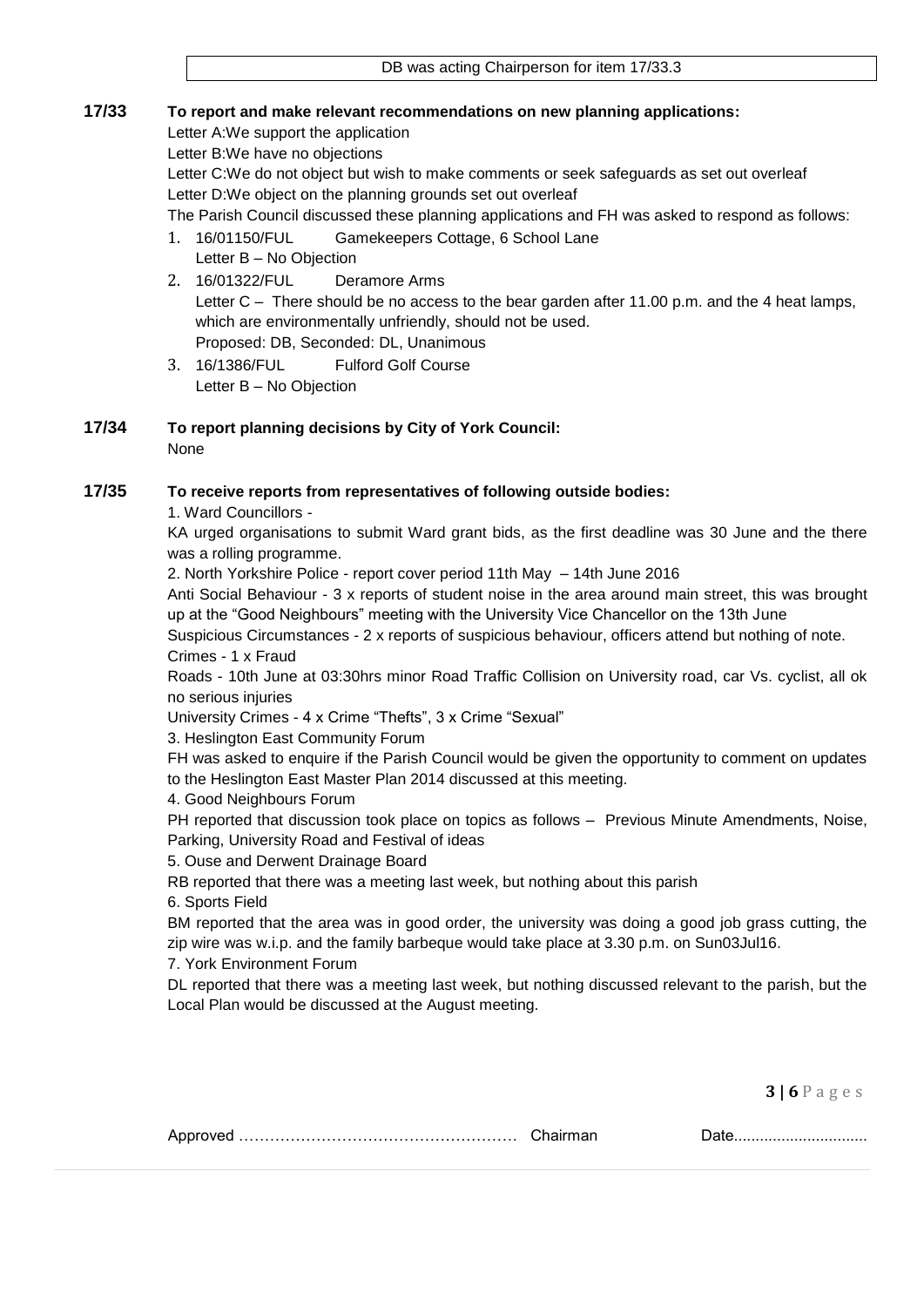8. Alms Houses NTR 9. The Meeting Room DL had applied for a grant toward loft insulation. The chimney need some repair and the fire place would be refurbished. 10. Fulford & Heslington Ward Team Meeting NTR

# **17/36 To receive any new correspondence received by the council:**

1. Heslington Church – Request for grant funding towards grass cutting

Agreed £300.00, proposed RB, seconded PH, 5 votes in favour, 2 votes against

York Civic Service Cricket Club – Request for funding for defibrillator

This would be on the agenda of the next meeting, so Cllrs could discuss

## **17/37 To receive matters raised by members:**

11.1 Charles XII - Noise

FH was asked to write to CYC requesting that no amplified music was played outside as this was against the terms of their license and caused disturbance to neighbours.

### **17/38 To discuss matters raised by Parish Clerk/Responsible Financial Officer:**

1. Bookkeeping records for year ending 31 Mar 16 to date The financial report was circulated around Cllrs 2. Internal Control Check(s) See completed/signed sheet in finance file 3. Internal Audit FH was awaiting the written report 3.1 Standing Orders New wording, suggested by YLC, regarding financial controls and procurement were adopted by the Parish Council and are shown at the end of these minutes. 3.2 Financial Regulations A new draft was adopted by the parish Council and signed by the Chairperson. 3.3 Risk management FH advised this was still WIP

3.4 Information Commissioner Office

During Internal Audit the question was raised as to whether Parish Councils should be registered, which would cost £35.00. FH had emailed I.C.O. and received a response as follows:

*"Regarding Parish Councils and their requirement to register under the 1998 Data Protection Act.*

*As a Parish Council is a statutory body with statutory functions they cannot be classed as a 'not for profit' organisation. If they are processing data electronically, including word processing and are unable to rely on the exemptions, then they are required to register. If all data is held manually they*  would be exempt from registration. Data Controllers who are exempt from registration must still *comply with the provisions of the 1998 Act. The eight Data Protection Principles can be found using this link<https://ico.org.uk/for-organisations/guide-to-data-protection/data-protection-principles/>*

*If a registration is required for the parish councils, you can complete the registrations online at [www.ico.org.uk](http://www.ico.org.uk/) or you can start the process by telephoning the Registration Helpline on 0303 123 1113".*

FH advised that she was researching this further.

|--|--|--|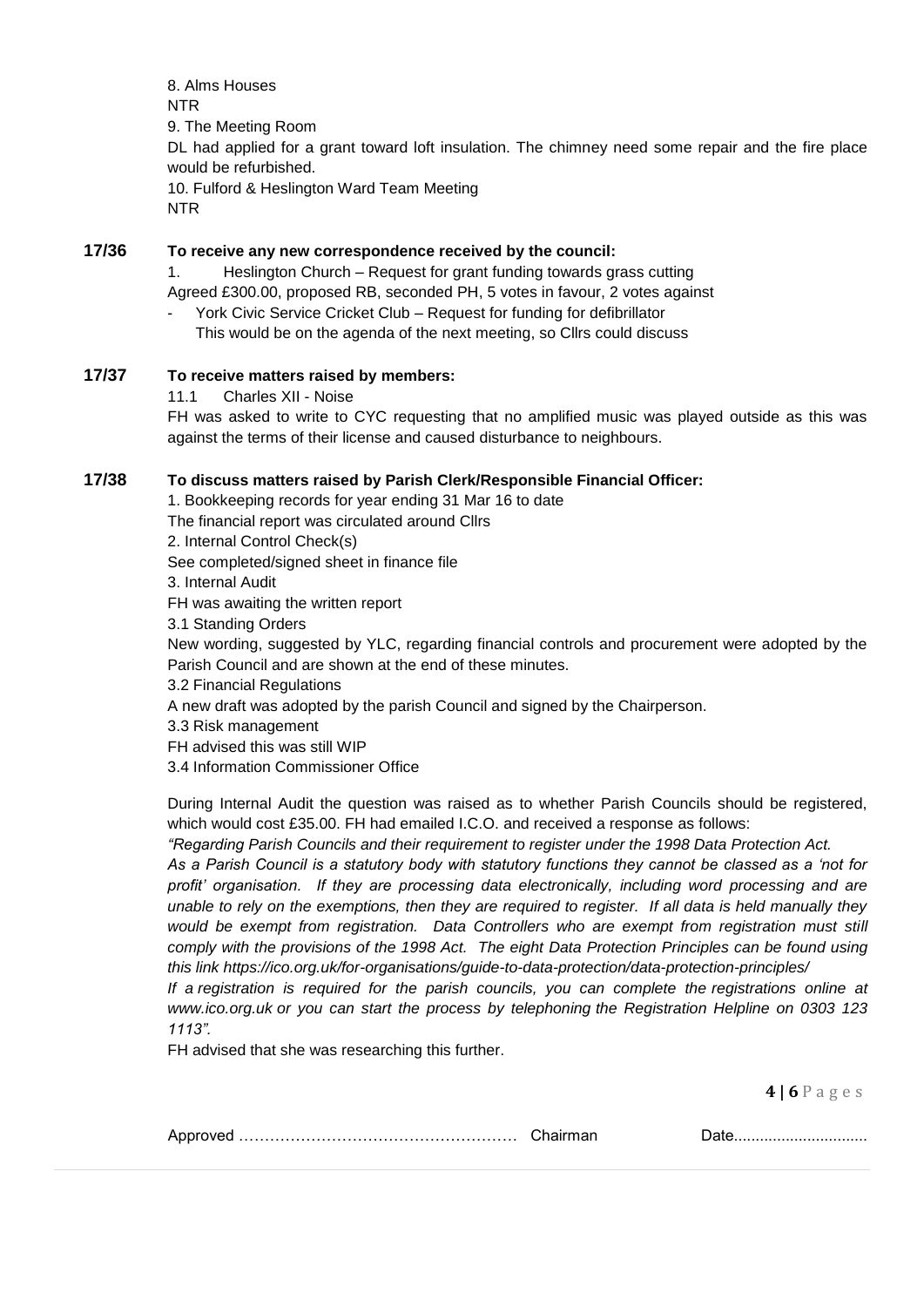4. Matters raised with/by Yorkshire Local Councils Association (YLCA)

DB had attended the York Branch Annual Meeting, Thu02Jun16 and discussions took place on following:

- Protocol for allowing or not filming and parish polls
- Local Plan
- Digital Transparency Fund claiming clerk's time
- NALC subs
- Section 106 monies
- Double Taxation
- 4. Work Place Pensions
- FH had received more references, which would be added to box below.
- 5. To approve the following invoices for payment

| Parish Clerk              | Salary                | £273.83 | 001645 |
|---------------------------|-----------------------|---------|--------|
| Lengthsman                | Salary                | £312.00 | 001646 |
| Zurich                    | Insurance             | £489.22 | 001647 |
| <b>York Print Company</b> | <b>Newsletter</b>     | £56.00  | 001648 |
| <b>HMRC</b>               | <b>PAYE</b>           | £393.60 | 001649 |
| Cllr B McClean            | <b>Planter Plants</b> | £9.00   | 001650 |
|                           |                       |         |        |

# **17/39 To confirm the dates of the future meeting(s) on Tuesdays at 7.30 p.m. in the Meeting Room as:** 21 June 2016

| 19 July 2016    | 16 August 2016   | 20 September 2016 |
|-----------------|------------------|-------------------|
| 18 October 2016 | 15 November 2016 | 20 December 2016  |

The Pensions Regulator – Duties Checker

Heslington Parish Council is an employer who has to provide a pension.

Their Staging Date is 01 July 2017

What you need to do and by when:

1. Confirm who to contact – Done

FH has exchanged emails with The Pensions Regulator to advise them that both the Primary Contact and the Secondary Contact is Fiona Hill.

2. Choose a pension scheme – Done

The Parish Council have enrolled with Now Pensions Trustees Ltd, 164 Bishopsgate, London, EC2M 4LX with assistance from Ardent IFA Ltd, 80 Clifton, York, YO30 6BA. Tel: 01904 655330. Email: [hello@ardentuk.com](mailto:hello@ardentuk.com)

| Type of pension scheme:<br>Employer pension scheme reference (EPSR)<br>Pension scheme registry number (PSR) | Occupational<br>35LZ<br>12005124 |
|-------------------------------------------------------------------------------------------------------------|----------------------------------|
| Work out who to put into a pension – To Do<br>3.<br>This must be done on the Staging Date                   |                                  |
| Write to your staff – To Do<br>4.<br>This must be done within six weeks after the Staging Date              |                                  |
| Declare your compliance - To Do<br>5.<br>This must be done within five months after the Staging Date.       |                                  |
|                                                                                                             |                                  |

Approved ……………………………………………… Chairman Date...............................